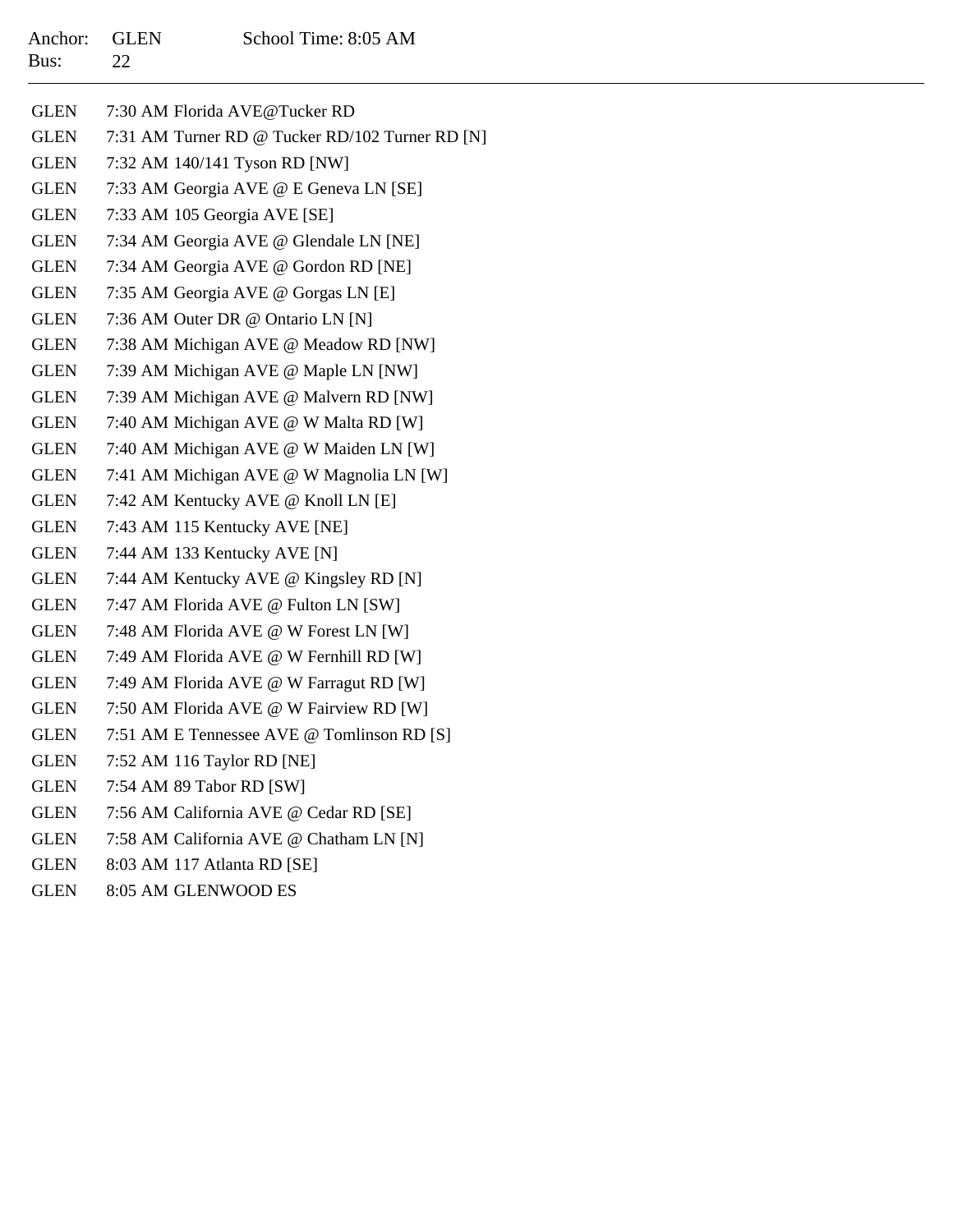| <b>GLEN</b> | 7:11 AM 112 Tulsa RD                                    |
|-------------|---------------------------------------------------------|
| <b>GLEN</b> | 7:12 AM Tulsa RD @ Utica CIR [W]                        |
| <b>GLEN</b> | 7:16 AM S Benedict AVE @ Bethune CIR (W End) [SW]       |
| <b>GLEN</b> | 7:17 AM S Benedict AVE @ Carver AVE [SE]                |
| <b>GLEN</b> | 7:18 AM S Benedict AVE @ Bennett LN [SE]                |
| <b>GLEN</b> | 7:30 AM 180 Waterview DR - Centennial Village Apts [NW] |
| <b>GLEN</b> | 7:33 AM 124 IBIS LOOP [S]                               |
| <b>GLEN</b> | 7:36 AM 112 Park Meade DR [SE]                          |
| <b>GLEN</b> | 7:37 AM 112 Center Park LN [SE]                         |
| <b>GLEN</b> | 7:39 AM 136 Center Park LN [SE]                         |
| <b>GLEN</b> | 7:50 AM 33 PALISADES PKWY [NW]                          |
| <b>GLEN</b> | 7:54 AM Melton Lake DR @ Marywater LN [E]               |
| <b>GLEN</b> | 7:55 AM Oak Ridge TPKE @ Arcadia LN [N]                 |
| <b>GLEN</b> | 7:56 AM 134 E Arrowwood RD [N]                          |
| <b>GLEN</b> | 7:57 AM 118 E Arrowwood RD [NW]                         |
| <b>GLEN</b> | 7:58 AM E Arrowwood RD @ Arkansas AVE [NE]              |
| <b>GLEN</b> | 8:00 AM W Arrowwood RD @ Alder LN [N]                   |
| GLEN        | 8:05 AM GLENWOOD ES                                     |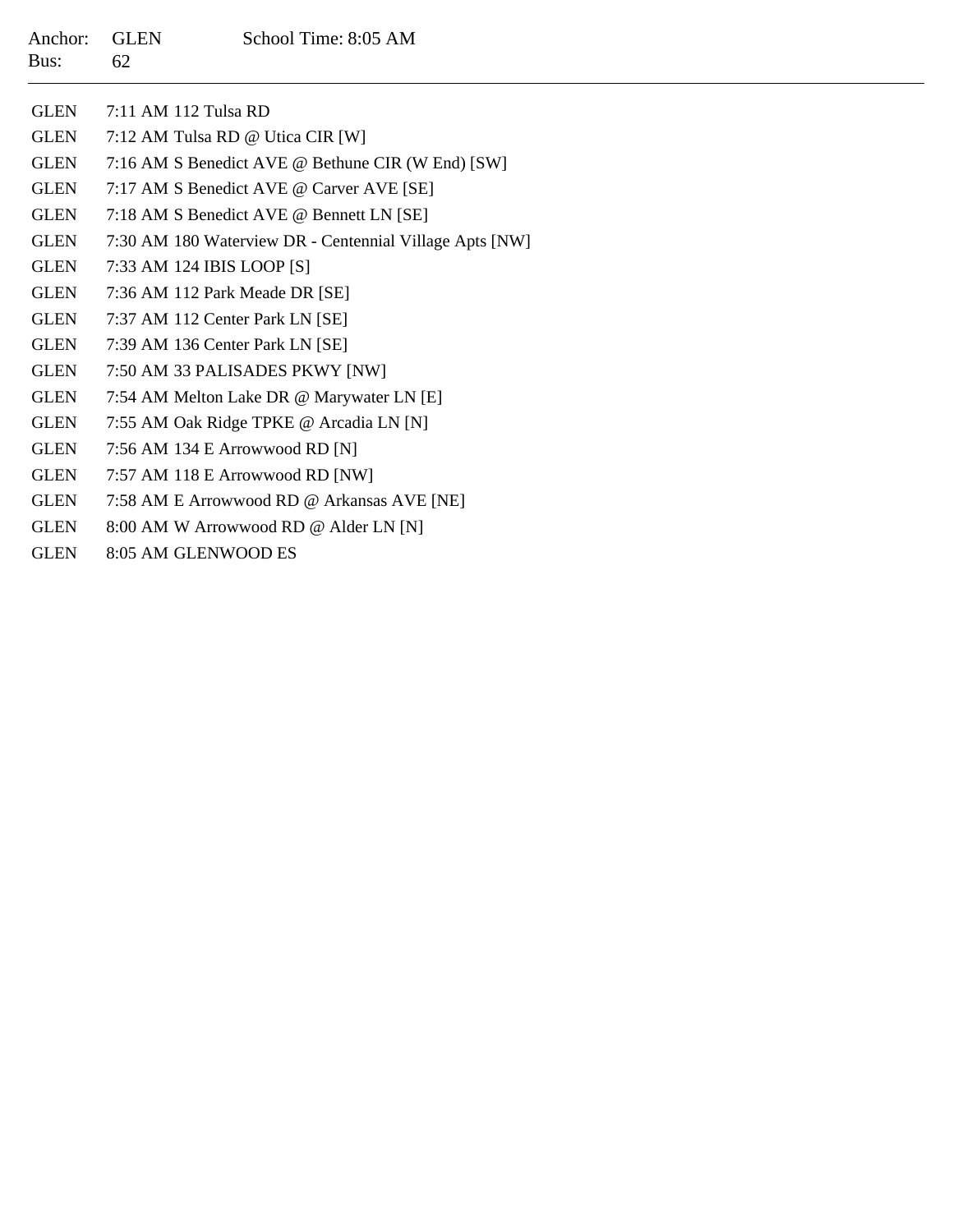| GLEN        | 7:24 AM E Tennessee AVE@Trevose LN          |
|-------------|---------------------------------------------|
| GLEN        | 7:24 AM 126 E Tennessee AVE [SE]            |
| GLEN        | 7:25 AM E Tennessee AVE @ Turner RD [S]     |
| GLEN        | 7:26 AM E Tennessee AVE @ Thornton RD [S]   |
| GLEN        | 7:27 AM E Tennessee AVE @ Tacoma RD [S]     |
| GLEN        | 7:28 AM 187 Tacoma RD [SE]                  |
| GLEN        | 7:28 AM Caliifornia Ave @ E Tennesse [E]    |
| GLEN        | 7:29 AM Delaware AVE @ Dallas LN [E]        |
| GLEN        | 7:30 AM Delaware AVE @ Darwin RD [E]        |
| GLEN        | 7:31 AM 115/114 Decatur RD [N]              |
| GLEN        | 7:32 AM Decatur RD @ Dewey RD [E]           |
| GLEN        | 7:32 AM Dewey RD @ Delaware AVE [SW]        |
| GLEN        | 7:33 AM Delaware AVE @ Disston RD [SE]      |
| GLEN        | 7:33 AM Delaware AVE @ Ditman LN [SE]       |
| GLEN        | 7:34 AM 419 Delaware AVE [NE]               |
| GLEN        | 7:35 AM 517 Delaware AVE [NW]               |
| <b>GLEN</b> | 7:36 AM 62 Outer DR [E]                     |
| GLEN        | 7:38 AM Outer DR @ California AVE [S]       |
| GLEN        | 7:39 AM East Dr @ Everest Cir (NE End) [S]  |
| GLEN        | 7:39 AM East DR @ Evans LN [S]              |
| GLEN        | 7:40 AM East DR @ Euclid CIR [SW]           |
| GLEN        | 7:42 AM East Dr @ Emerson Cir (SW End) [S]  |
| GLEN        | 7:44 AM Scenic DR @ Timbercrest DR [SE]     |
| GLEN        | 7:48 AM East Dr @ Emerson Cir (NE End) [SW] |
| GLEN        | 7:50 AM East DR @ Alger RD [W]              |
| GLEN        | 7:52 AM 262 East DR [S]                     |
| GLEN        | 7:53 AM 220 East DR [NW]                    |
| GLEN        | 7:54 AM Arkansas AVE @ Arizona RD [N]       |
| GLEN        | 7:56 AM 243/240 ALHAMBRA RD [SE]            |
| <b>GLEN</b> | 7:57 AM 220/221 Alhambra RD [S]             |
| <b>GLEN</b> | 7:57 AM Albany RD @ Alhambra RD (N End) [W] |
| GLEN        | 7:58 AM Albany RD @ Alger RD [SW]           |
| <b>GLEN</b> | 7:59 AM Alger RD @ Amherst LN [SE]          |
| <b>GLEN</b> | 8:01 AM 117 Andover CIR [S]                 |
| GLEN        | 8:01 AM 106 Andover CIR [S]                 |
| GLEN        | 8:03 AM Alger RD @ Ashland LN [SE]          |

GLEN8:05 AM GLENWOOD ES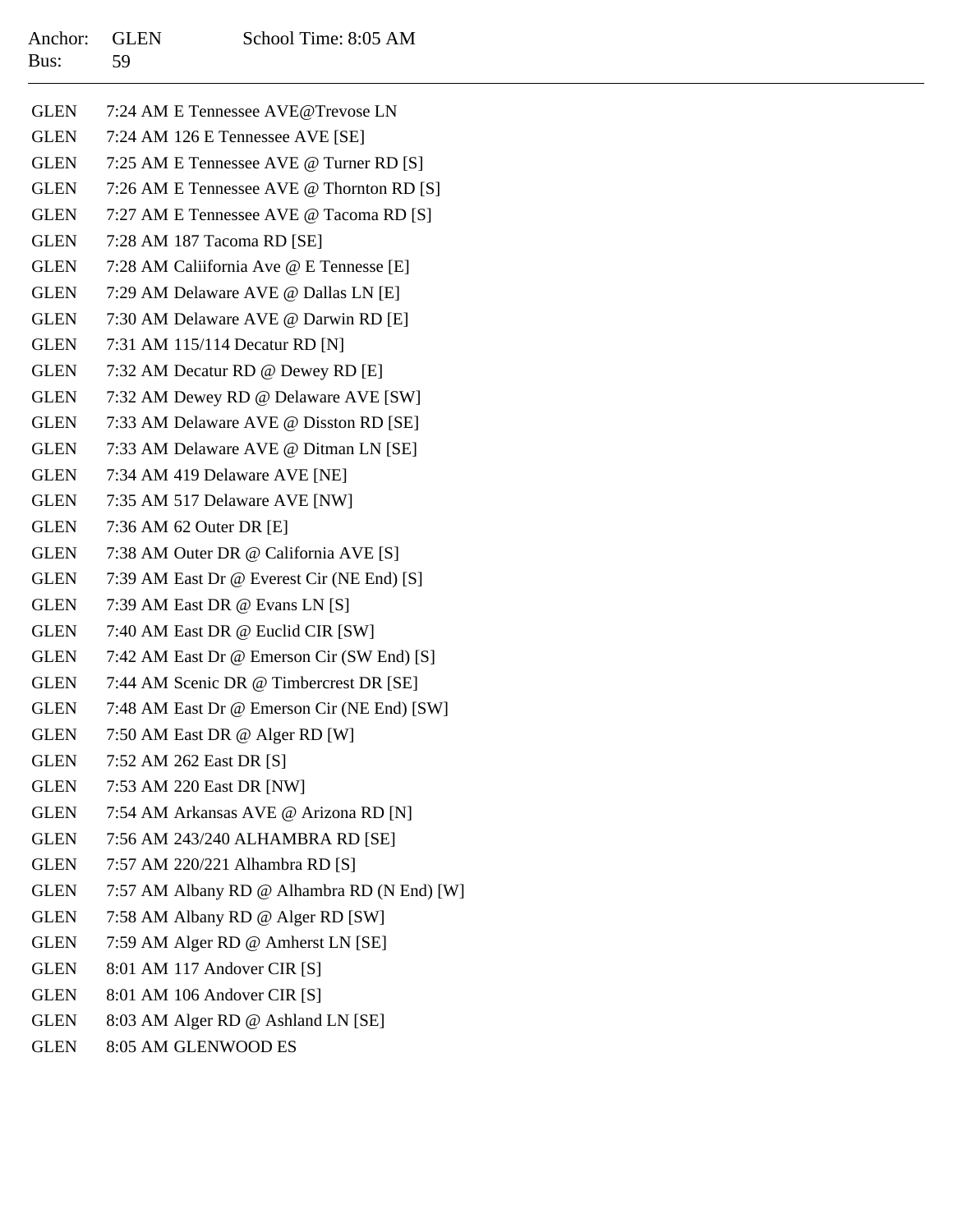| Anchor: GLEN |    | School Time: 3:35 PM |
|--------------|----|----------------------|
| Bus:         | 62 |                      |

| <b>GLEN</b> | 3:35 PM GLENWOOD ES                                     |
|-------------|---------------------------------------------------------|
| GLEN        | 3:35 PM Audubon RD @ East DR [W]                        |
| GLEN        | 3:37 PM 134 E Arrowwood RD [N]                          |
| GLEN        | 3:39 PM E Arrowwood RD @ Arkansas AVE [NE]              |
| <b>GLEN</b> | 3:41 PM Arkansas AVE @ Aspen LN [W]                     |
| <b>GLEN</b> | 3:45 PM 33 PALISADES PKWY [NW]                          |
| <b>GLEN</b> | 3:49 PM Melton Lake DR @ Riverview DR [E]               |
| <b>GLEN</b> | 3:49 PM Melton Lake DR @ Marywater LN [E]               |
| GLEN        | 3:51 PM Oak Ridge TPKE @ Arcadia LN [N]                 |
| GLEN        | 4:02 PM 112 Park Meade DR [SE]                          |
| GLEN        | 4:04 PM 112 Center Park LN [SE]                         |
| GLEN        | 4:05 PM 136 Center Park LN [SE]                         |
| <b>GLEN</b> | 4:10 PM 124 IBIS LOOP [N]                               |
| <b>GLEN</b> | 4:13 PM 180 Waterview DR - Centennial Village Apts [NW] |
| GLEN        | 4:23 PM 112 Tulsa RD [SW]                               |
| <b>GLEN</b> | 4:25 PM Tulsa RD @ Utica CIR [W]                        |
| GLEN        | 4:30 PM S Benedict AVE @ Bethune CIR (W End) [SW]       |
| GLEN        | 4:32 PM S Benedict AVE @ Carver AVE [SE]                |
| GLEN        | 4:33 PM S Benedict AVE @ Bennett LN [SE]                |
| <b>GLEN</b> | 4:34 PM S Benedict AVE No Intersection [NE]             |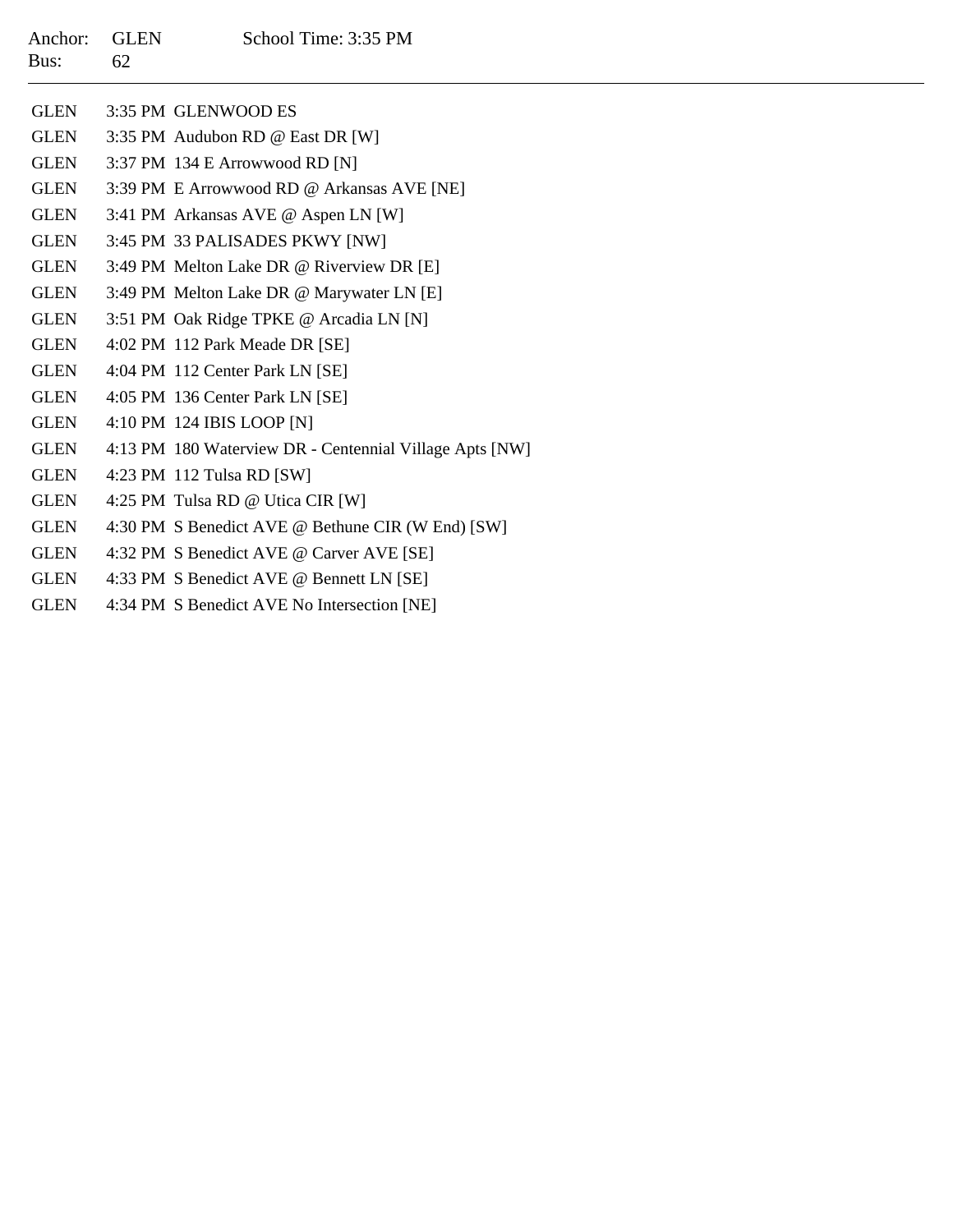## Anchor: GLEN School Time: 3:35 PM  $\overline{2}$

| Bus:        | 22 |                                                         |
|-------------|----|---------------------------------------------------------|
| <b>GLEN</b> |    | 3:35 PM GLENWOOD ES                                     |
| <b>GLEN</b> |    | 3:37 PM Atlanta RD @ Arkansas AVE [NE]                  |
| GLEN        |    | 3:38 PM Cedar RD @ California AVE [NE]                  |
| GLEN        |    | 3:40 PM 166 California AVE [N]                          |
| <b>GLEN</b> |    | 3:40 PM California AVE @ Chatham LN [N]                 |
| GLEN        |    | 3:44 PM California AVE @ Cahill LN [N]                  |
| GLEN        |    | 3:46 PM 187 Tacoma RD [NW]                              |
| <b>GLEN</b> |    | 3:47 PM E Tennessee AVE @ Thornton RD [NW]              |
| GLEN        |    | 3:48 PM Florida AVE @ E Fairview RD [E]                 |
| GLEN        |    | 3:49 PM Florida AVE @ E Farragut RD [E]                 |
| GLEN        |    | 3:50 PM Florida AVE @ E Fernhill LN [E]                 |
| GLEN        |    | 3:51 PM Florida AVE @ E Forest LN [E]                   |
| <b>GLEN</b> |    | 3:51 PM Florida AVE @ Fulton LN [N]                     |
| <b>GLEN</b> |    | 3:53 PM Outer DR @ Ontario LN [N]                       |
| <b>GLEN</b> |    | 3:54 PM Michigan AVE @ Moylan LN @ Cedar Hill Park [SW] |
| <b>GLEN</b> |    | 3:55 PM Michigan AVE @ Meadow RD [NW]                   |
| <b>GLEN</b> |    | 3:56 PM Michigan AVE @ Maple LN [NW]                    |
| <b>GLEN</b> |    | 3:56 PM Michigan AVE @ Malvern RD [NW]                  |
| <b>GLEN</b> |    | 3:57 PM Michigan AVE @ W Malta RD [W]                   |
| <b>GLEN</b> |    | 3:58 PM Michigan AVE @ W Maiden LN [W]                  |
| <b>GLEN</b> |    | 3:58 PM Michigan AVE @ W Magnolia LN [W]                |
| <b>GLEN</b> |    | 4:00 PM Kentucky AVE @ Knoll LN [E]                     |
| <b>GLEN</b> |    | 4:01 PM 120 Kentucky AVE [NE]                           |
| <b>GLEN</b> |    | 4:02 PM 133 Kentucky AVE [N]                            |
| <b>GLEN</b> |    | 4:02 PM Kentucky AVE @ Kingsley RD [N]                  |
| <b>GLEN</b> |    | 4:05 PM Georgia AVE @ Gorgas LN [SW]                    |
| <b>GLEN</b> |    | 4:06 PM Georgia AVE @ Gordon RD [W]                     |
| <b>GLEN</b> |    | 4:07 PM Georgia AVE @ Glendale LN [W]                   |
| <b>GLEN</b> |    | 4:07 PM 105 Georgia AVE [NW]                            |
| <b>GLEN</b> |    | 4:08 PM Georgia AVE @ W Geneva LN [NW]                  |

GLEN4:08 PM Georgia AVE No Intersection [W]